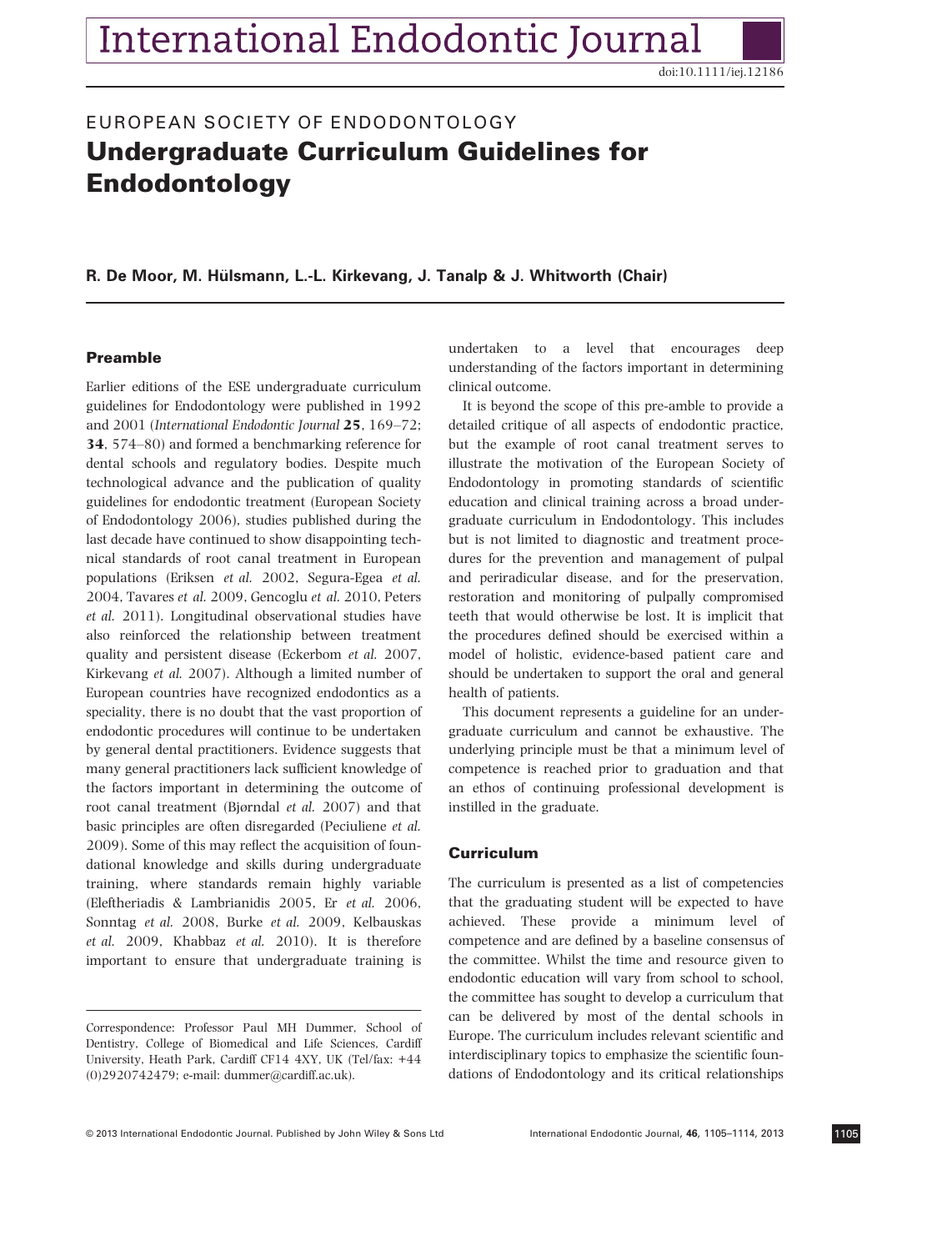with other clinical disciplines. A competency-based curriculum can be interpreted as being outcome-based, and levels of competency are defined to assist student assessment and the process of course review.

Terms incorporated within these guidelines follow a pattern adopted by the Association for Dental Education in Europe (ADEE) in their Profile and Competencies of the Graduating European Dentist (Cowpe et al. 2010).

#### Be competent at

A dentist should on graduation demonstrate a sound theoretical knowledge and understanding of the subject together with an adequate clinical experience to be able to resolve clinical problems encountered independently or without assistance.

### Have knowledge of

A dentist should on graduation demonstrate a sound theoretical knowledge and understanding of the subject, but need/have only a limited clinical/practical experience.

# Be familiar with

A dentist should on graduation demonstrate a basic understanding of the subject but need not have clinical experience or be expected to carry out procedures independently.

#### Structure of training

Endodontic procedures should be practised with the required level of skill and on the basis of sound scientific knowledge. A holistic endodontic curriculum therefore requires knowledge-based input, in the form of lectures, seminars, reading and Web-based learning resources; the acquisition of basic skills in a suitably equipped pre-clinical environment, and the integration of knowledge and skills through clinical observation and supported clinical practice. It is acknowledged that the time and resource devoted by schools to endodontic education varies widely, and it has not been possible to define a minimum level of knowledge or skills-based input. Nor is it possible or desirable to provide definitive directions to schools on the manner in which they plan and deliver their courses (Sonntag et al. 2008). Innovation and the implementation of contemporary learning resources are encouraged, and the sharing of good practice with the ESE Education and Scholarship Committee is welcomed.

# Clinical experience

Endodontic procedures should be undertaken within the context of comprehensive patient care. Whilst it was agreed that undergraduate students may benefit from teaching and clinical supervision by specialists, it is acknowledged that this is unrealistic in many schools. The breadth of endodontic procedures is reflected by their integration with aspects of cariology, conservative dentistry, restorative dentistry, surgical dentistry, paediatric dentistry, traumatology and periodontology. Whilst some schools may have dedicated endodontic clinics, it is recognized that many do not, and that the conduct of endodontic procedures in mixed clinics may in fact encourage holistic care. It was, however, agreed that teaching staff should ideally have a special interest in Endodontology, and be able to integrate knowledge and skills in the clinical setting. Recommendations are not made on the appropriate number of procedures such as pulp caps, pulpotomies and root canal treatments required for a student to reach a threshold of competence. Indeed, a competency-based approach to training implies that the quality and consistency of student performance are more important than simply the quantity of clinical exposure, but levels of expertise are intimated by the descriptors (Be competent at, Have knowledge of, Be familiar with) assigned to each competency. For root canal treatment, students should be competent to undertake the treatment of uncomplicated molar teeth, and it was the view of the committee that all students should gain adequate experience in the treatment of anterior, premolar and molar teeth in both the pre-clinical and clinical environment. It is essential within an endodontic curriculum that students should gain the assigned level of competence not just in root canal treatment but in vital pulp therapies, the management of endodontic emergencies, the management of dental trauma and in surgical procedures. It is recognized that much of this may occur in clinics other than dedicated endodontic or conservation clinics.

#### Clinical decision-making

It is important that students are not simply trained as technicians or 'root canal therapists'. Students should be encouraged to consider all options for the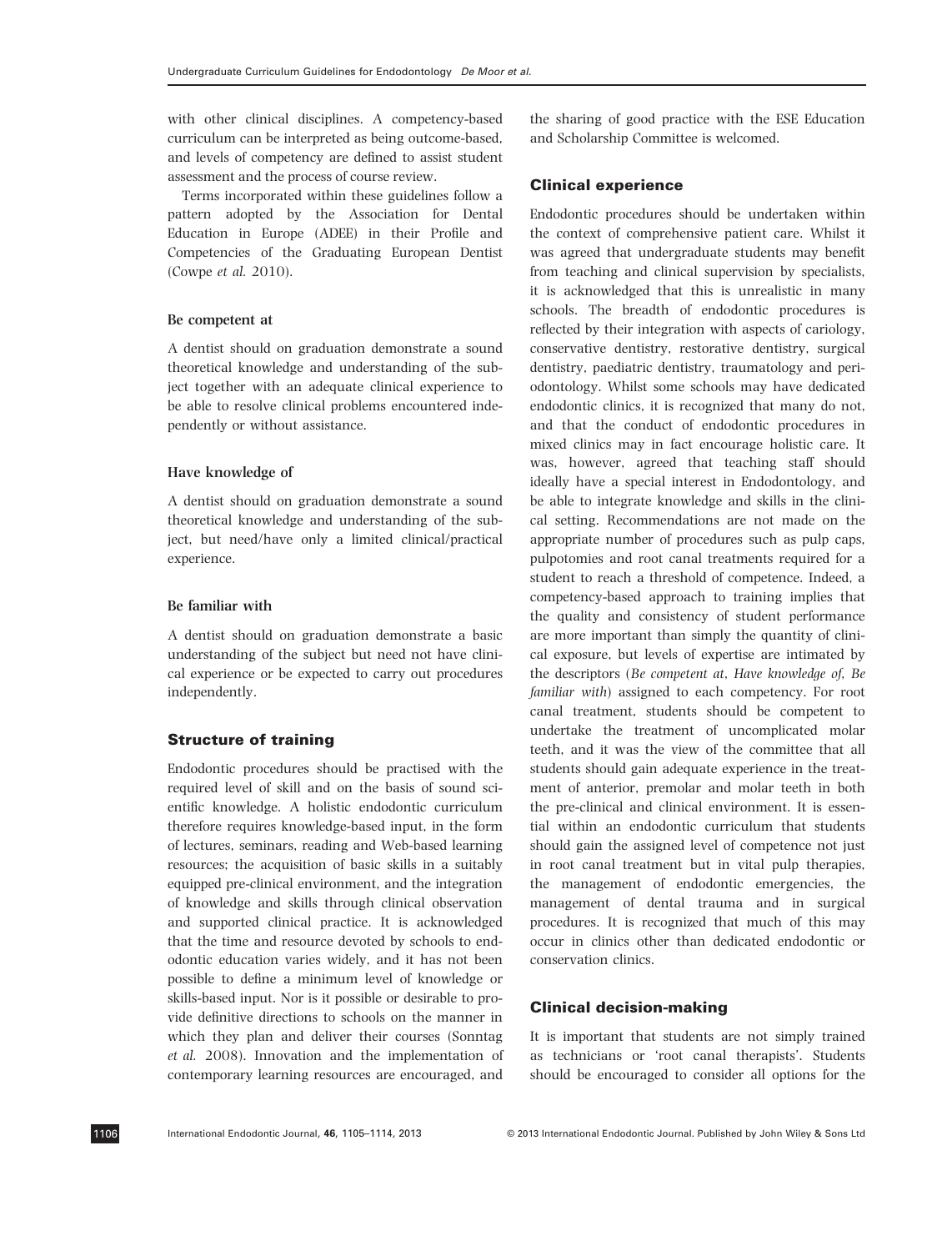management of compromised teeth and justify the case for tooth preservation by vital pulp therapy, root canal treatment or nonsurgical/surgical retreatment, followed by adequate coronal restoration, and balance this against tooth loss and prosthetic/implantsupported replacement. The foundational nature of endodontic procedures, the importance of assessing the restorability of teeth preoperatively and of planning the restorative strategy before embarking on treatment should be emphasized. Against this background, students should gain the assigned level of competence in assessing endodontic treatment complexity. They should be aware of the factors associated with treatment success and tooth survival, and implement these within their decision-making. They should equally be encouraged to reflect on their own skills and knowledge in case assessment and recognize when referral would be in the best interests of their patients.

### **A**ccacemant

Assessment ensures that the knowledge and skills learned are reinforced and a standard of competence is achieved by the end of training. The demonstration of competence should involve both formative and summative assessment.

# Formative assessment

Assessment manuals can be developed, corresponding to the competencies included in this guideline document. Direct observation has been shown to be a good method of assessing clinical skills. This method can be difficult to standardize, but precise criteria (checklists) can improve consistency and reliability. Formative assessment can only work if there is effective and structured feedback. Quality feedback on performance has been shown to have a positive influence on feelings of competence. Feedback should encourage self-assessment or reflection and is relevant when set against specified criteria. It has been shown (Dunnington et al. 1994) that when clinical skills are practised without feedback or evaluation, errors are reinforced rather than corrected. Constructive feedback should wherever possible be provided immediately.

Suitable methods for formative assessment of clinical skills include the objective structured clinical examination (OSCE), structured clinical operative test (SCOT) and procedural observation tests such as direct observation of procedure skill (DOPS) and mini-clinical evaluation exercise (mini-CEX) tests (Fromme et al. 2009, Kogan et al. 2009). These can involve the assessment of complete clinical procedures or for lengthy procedures such as root canal treatment can be separated into smaller, defined elements. Students can be encouraged to undertake these when they wish to present themselves as competent. Typically, students are observed during the procedure and also assess themselves using the same criteria as the supervising clinician. When the procedure is completed, the patient is dismissed and the student and staff member meet to discuss the exercise, provide feedback and agree on grading. It is acknowledged that such methods of assessment and feedback are resource intensive and may be aspirational.

It is important that not only theoretical and technical competence is tested, but also the professional attitude of the student. This may form part of a broader assessment of generic skills and professional development, and include compliance with local regulations on matters such as cross-infection control, radiation protection and record keeping, in addition to aspects of patient management and communication skills.

#### Summative assessment

Summative assessment by formal examination provides another important means of assessing competence. This may take the form of standard-set written, online, practical or oral examinations, or the objective assessment of completed clinical work. Consideration should be given to providing examinations specifically in Endodontology, and students should be given the opportunity to demonstrate their integration of endodontic knowledge and skills within broader summative assessments.

#### Summary

- It is recommended that the undergraduate curriculum for Endodontology should consist of elements outlined in the following competency document. Elements of didactic teaching, pre-clinical operative techniques classes and clinical treatment of patients will contribute to this curriculum.
- Clinical endodontics should ideally be supervised by specialists or by staff with special knowledge and interest in endodontics.
- Specific assessment procedures should be an integral part of the curriculum in Endodontology, with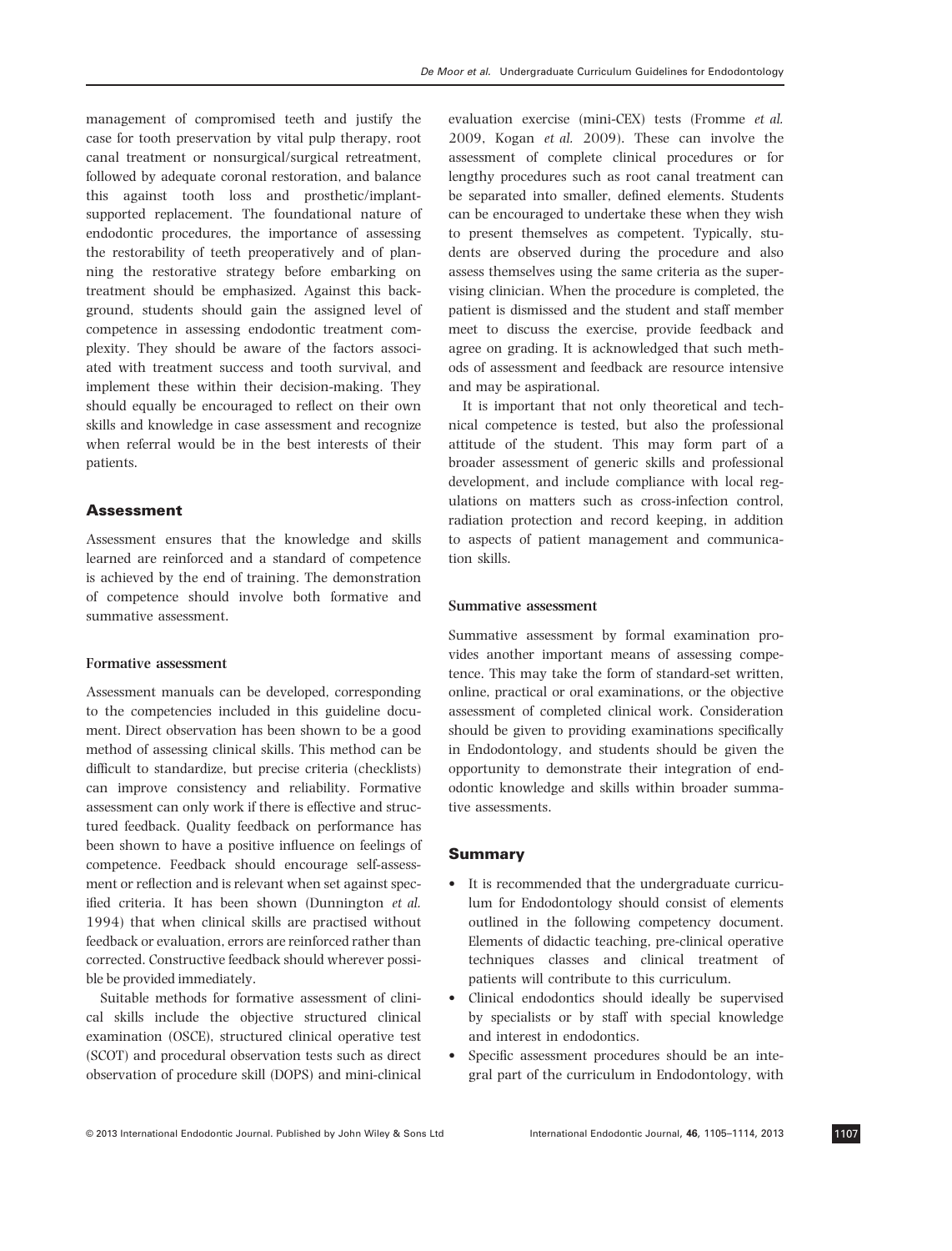both formative and summative assessment protocols.

- The philosophy developed in acquiring the competencies outlined in these guidelines for undergraduate Endodontology should form an integral part of comprehensive patient care.
- A philosophy of lifelong learning should be instilled in all dental undergraduates.

# References

- American Association of Endodontists (2010) Case Difficulty Assessment Form and Guidelines [WWW document]. http://www.aae.org/guidelines/ [Accessed on 5 September 2012].
- Bjørndal L, Laustsen MH, Reit C (2007) Danish practitioners' assessment of factors influencing the outcome of endodontic treatment. Oral Surgery, Oral Medicine, Oral Pathology, Oral Radiology and Endodontics 103, 570–5.
- Burke FM, Lynch CD, Ní Ríordáin R, Hannigan A (2009) Technical quality of root canal fillings performed in a dental school and the associated retention of root-filled teeth: a clinical follow-up study over a 5-year period. Journal Oral Rehabilitation 36, 508–15.
- Cowpe J, Plasschaert A, Harzer W, Vinkka-Puhakka H, Walmsley AD (2010) Profile and competences for the graduating European dentist - update 2009. European Journal of Dental Education 14, 193–202.
- Dunnington GL, Wright K, Hoffman K (1994) A pilot experience with competency-based clinical skills assessment in a surgical clerkship. American Journal of Surgery 167, 604– 6; discussion 606-7.
- Eckerbom M, Flygare L, Magnusson T (2007) A 20-year follow-up of endodontic variables and periapical status in a Swedish population. International Endodontic Journal 40, 940–8.
- Eleftheriadis GI, Lambrianidis TP (2005) Technical quality of root canal treatment and detection of iatrogenic errors in an undergraduate dental clinic. International Endodontic Journal 38, 725–34.
- Er O, Sagsen B, Maden M, Cinar S, Kahraman Y (2006) Radiographic technical quality of root fillings performed by dental students in Turkey. International Endodontic Journal 39, 867–72.
- Eriksen HM, Kirkevang LL, Petersen K (2002) Endodontic epidemiology and treatment outcome: general considerations. Endodontic Topics 2, 1–10.
- European Society of Endodontology (2006) Quality guidelines for endodontic treatment: consensus report of the European Society of Endodontology. International Endodontic Journal 39, 921–30.
- Fromme HB, Karani R, Downing SM (2009) Direct observation in medical education: a review of the literature and evidence for validity. Mount Sinai Journal of Medicine 76, 365–71.
- Gencoglu N, Pekiner FN, Gumru B, Helvacioglu D (2010) Periapical status and quality of root fillings and coronal restorations in an adult Turkish subpopulation. European Journal of Dental Education 4, 17–22.
- Kelbauskas E, Andriukaitiene L, Nedzelskiene I (2009) Quality of root canal filling performed by undergraduate students of odontology at Kaunas University of Medicine in Lithuania. Stomatologija 11, 92–6.
- Khabbaz MG, Protogerou E, Douka E (2010) Radiographic quality of root fillings performed by undergraduate students. International Endodontic Journal 43, 499–508.
- Kirkevang L-L, Væth M, Hörsted-Bindslev P, Bahrami G, Wenzel A (2007) Risk factors for developing apical periodontitis in a general population. International Endodontic Journal 40, 290–9.
- Kogan JR, Holmboe ES, Hauer KE (2009) Tools for direct observation and assessment of clinical skills in medical trainees: a systematic review. Journal of the American Medical Association 302, 1316–26.
- Peciuliene V, Maneliene R, Drukteinis S, Rimkuviene J (2009) Attitudes of general dental practitioners towards endodontic standards and adoption of new technology: literature review. Stomatologija 11, 11–4.
- Peters LB, Lindeboom JA, Elst ME, Wesselink PR (2011) Prevalence of apical periodontitis relative to endodontic treatment in an adult Dutch population: a repeated crosssectional study. Oral Surgery, Oral Medicine, Oral Pathology, Oral Radiology and Endodontics 111, 523–8.
- Ree M, Timmerman MF, Wesselink PR (2003) An evaluation of the usefulness of two endodontic case assessment forms by general dentists. International Endodontic Journal 36, 545–55.
- Segura-Egea JJ, Jiménez-Pinzón A, Poyato-Ferrera M, Velasco-Ortega E, Ríos-Santos JV (2004) Periapical status and quality of root fillings and coronal restorations in an adult Spanish population. International Endodontic Journal 37, 525–30.
- Sonntag D, Bärwald R, Hülsmann M, Stachniss V (2008) Pre-clinical endodontics: a survey amongst German dental schools. International Endodontic Journal 41, 863–8.
- Tavares PB, Bonte E, Boukpessi T, Siqueira JF Jr, Lasfargues JJ (2009) Prevalence of apical periodontitis in root canaltreated teeth from an urban French population: influence of the quality of root canal fillings and coronal restorations. Journal of Endodontics 35, 810–3.

# Competencies expected of a graduating European dentist in endodontology

The following pages present a list of competencies that the European Society of Endodontology considers essential for a graduating dentist in Europe. Competencies are presented in three domains:

Domain 1: Scientific foundations of endodontic practice.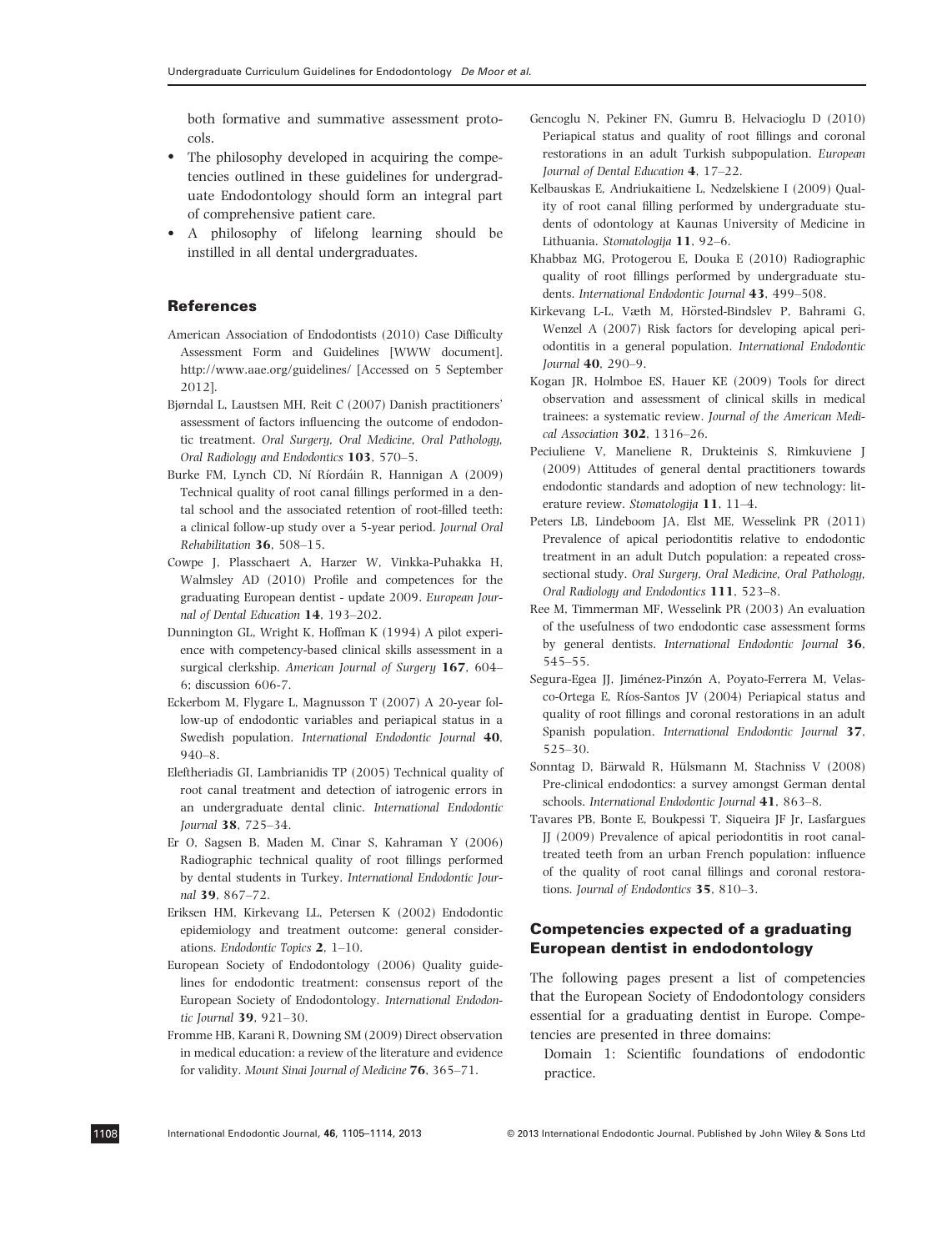Domain 2: Nonsurgical endodontic treatment. Domain 3: Surgical endodontic treatment.

Each domain includes a list of major competencies which is followed by a list of supporting competencies – the elements of the curriculum that will allow students to achieve the desired level of competence.

# Domain 1: Scientific foundations of endodontic practice

All undergraduates should be adequately grounded in basic and applied science for the safe practice of clinical dentistry (including endodontics). For the safe practice of clinical endodontics, undergraduates should have knowledge of:

- 1 Development, structure, function and ageing of oral and dental tissues.
- 2 Anatomy of the head and neck region.
- 3 Dental anatomy.
- 4 Pathology of oral and dental diseases.
- 5 Microbiology and immunology.
- 6 General medicine and surgery as applied to the management of dental (including endodontic) patients.
- 7 Pharmacology and therapeutics as applied to the management of dental (including endodontic) patients.
- 8 Biomaterials science as applied to endodontics.
- 9 Diagnostic imaging.
- 10 Epidemiology, public health measures and biostatistics.

#### Supporting competencies

In order to meet these competencies, the dental curriculum should provide didactic teaching, in addition to a range of open and experiential learning opportunities for students to be able to:

- 1 Have knowledge of the development, structure, function, and ageing of oral and dental tissues:
	- 1.1 Bony maxilla and mandible.
	- 1.2 Teeth.
	- 1.3 Dental hard tissues, including enamel, dentine and cementum.
	- 1.4 Dental pulp/dentine complex.
	- 1.5 Periodontal tissues, including alveolar bone, periodontal ligament, alveolar mucosa and gingiva.
		- Be familiar with:
	- 1.6 The potential of stem cell therapies for tissue repair and regeneration.
- 2 Have knowledge of the anatomy of the head and neck region:
	- 2.1 Gross anatomy of the head and neck.
	- 2.2 Innervation, vascular supply and lymphatic drainage of the teeth, jaws and adjacent structures.
	- 2.3 Communications between the pulp and periodontium.
- 3 Have knowledge of dental anatomy:
	- 3.1 Crown, root and pulp morphology of primary and permanent teeth.
	- 3.2 Morphological changes in response to ageing and disease.
- 4 Have knowledge of the pathology of oral and dental diseases of endodontic relevance, including
	- 4.1 Dental caries.
	- 4.2 Noncarious tooth surface loss.
	- 4.3 Marginal periodontal disease.
	- 4.4 Cracked and crazed teeth.
	- 4.5 Pulp reactions to caries, trauma, and operative procedures and dental materials.
	- 4.6 Mechanisms of dental pain.
	- 4.7 Classification of pulp and periapical conditions.
	- 4.8 Pulpitis.
	- 4.9 Periapical disease of endodontic origin, including localized and spreading infections.
	- 4.10 Dental root resorption.
	- 4.11 Pulp–periodontal inter-relationships.
	- 4.12 Odontogenic and nonodontogenic lesions of the jaws.
	- 4.13 Wound healing in dental and oral tissues.
- 5 Have knowledge of microbiology and immunology:
	- 5.1 Oral colonization and biofilm formation.
	- 5.2 Dental caries.
	- 5.3 Marginal periodontal disease.
	- 5.4 Ecological niches in the oral environment, including the dental root canal.
	- 5.5 Pulpitis and periapical disease of endodontic origin.
	- 5.6 Cross-infection control, disinfection and sterilization.
		- Be familiar with:
	- 5.7 Microbiological sampling and identification.
- 6 Have knowledge of general medicine and surgery as applied to the management of dental (including endodontic) patients:
	- 6.1 Medical emergencies.
	- 6.2 Oral signs of systemic disease.
	- 6.3 Special considerations for young, elderly and medically compromised patients.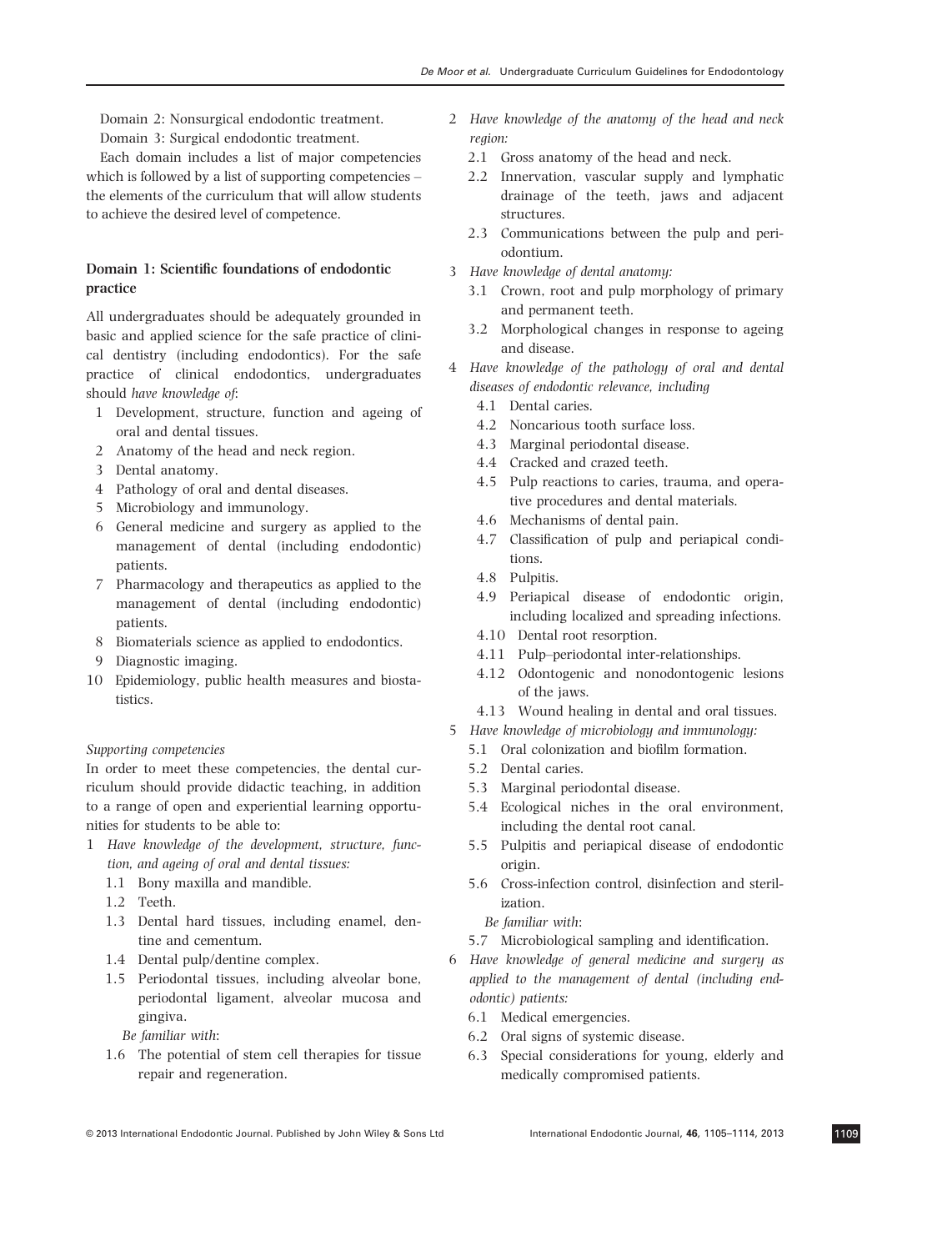- 6.4 Systemic effects of oral and specifically endodontic infections.
- 7 Have knowledge of pharmacology and therapeutics as applied to the management of dental (including endodontic) patients:
	- 7.1 Oral and systemic effects of drugs.
	- 7.2 Drug interactions.
	- 7.3 Pharmacological pain management.
	- 7.4 Management of microbial infections.
	- 7.5 Mechanisms and significance of antimicrobial resistance.
	- 7.6 Haemostasis.
	- 7.7 Therapeutic agents in the management of pulp and periradicular disease.

Be familiar with:

- 7.8 Pharmacological anxiety management.
- 8 Have knowledge of biomaterials science in relation to endodontics:
	- 8.1 Principles of biocompatibility.
	- 8.2 Materials for use in vital pulp therapies.
	- 8.3 Materials for the production of endodontic instruments.
	- 8.4 Materials for the disinfection and debridement of root canals.
	- 8.5 Materials for root canal filling and repair.
	- 8.6 Materials for the temporization and restoration of root canal-treated teeth.
	- 8.7 Bonding to dental tissues.
	- 8.8 Principles of ultrasound generation and application.

Be familiar with:

- 8.9 Materials used for tissue regeneration.
- 8.10 Principles of fluid mechanics and dynamics.
- 9 Have knowledge of diagnostic imaging:
	- 9.1 Principles of X-ray generation for conventional and digital systems.
	- 9.2 Principles of 2D and 3D imaging modalities, including cone-beam computerised tomography (CBCT).
	- 9.3 Biological effects of ionizing radiation, principles of radiation hygiene and as low as reasonably achievable (ALARA) guidelines.
	- 9.4 Optimizing image quality, including the use of paralleling devices for intra-oral views.
	- 9.5 Processing and storing diagnostic images.
- 10 Have knowledge of epidemiology, public health measures and biostatistics:
	- 10.1 Community prevalence of dental caries, noncarious tooth surface loss, dental trauma and periradicular disease of endodontic origin.
- 10.2 Prevention and management of dental caries, noncarious tooth surface loss and dental trauma.
- 10.3 Principles of epidemiology and biostatistics in public health.

# Domain 2: Nonsurgical endodontic treatment

The undergraduate should be competent at:

- 1 Conducting a detailed general and dental history.
- 2 Conducting a comprehensive clinical examination of a patient with an endodontic-related problem.
- 3 Reaching a diagnosis and possible differential diagnosis.
- 4 Establishing a treatment plan and communicating this to the patient.
- 5 Performing procedures to retain all or part of the dental pulp in health.
- 6 Performing good quality root canal treatment.
- 7 Restoring root canal-treated teeth.
- 8 Monitoring and evaluating the outcome of endodontic treatment.
- 9 Communicating verbally and in writing with dental and medical colleagues.

The undergraduate should have knowledge of:

10 The management of dentoalveolar trauma.

# Supporting competencies

In order to meet these competencies, the curriculum should provide didactic teaching and clinical experience for students to be able to:

- 1 Conduct a detailed general and dental history:
	- 1.1 Be competent at deriving a clear, concise medical and dental history.
	- 1.2 Be competent at clarifying points of uncertainty without prejudicing the response.
	- 1.3 Be competent at keeping legible, accurate and concise clinical notes.
- 2 Conduct a comprehensive clinical examination of a patient with an endodontic-related problem:
	- 2.1 Be competent at conducting a detailed examination of extra-oral and intra-oral tissues and structures.
	- 2.2 Be competent at prescribing and conducting a range of diagnostic tests of endodontic relevance, including periodontal probing; assessment of tooth mobility; soft-tissue palpation for tenderness and fluctuance; tenderness to tooth percussion; investigation for cracks by differential cusp wedging, transillumination and staining; occlusal examination; pulp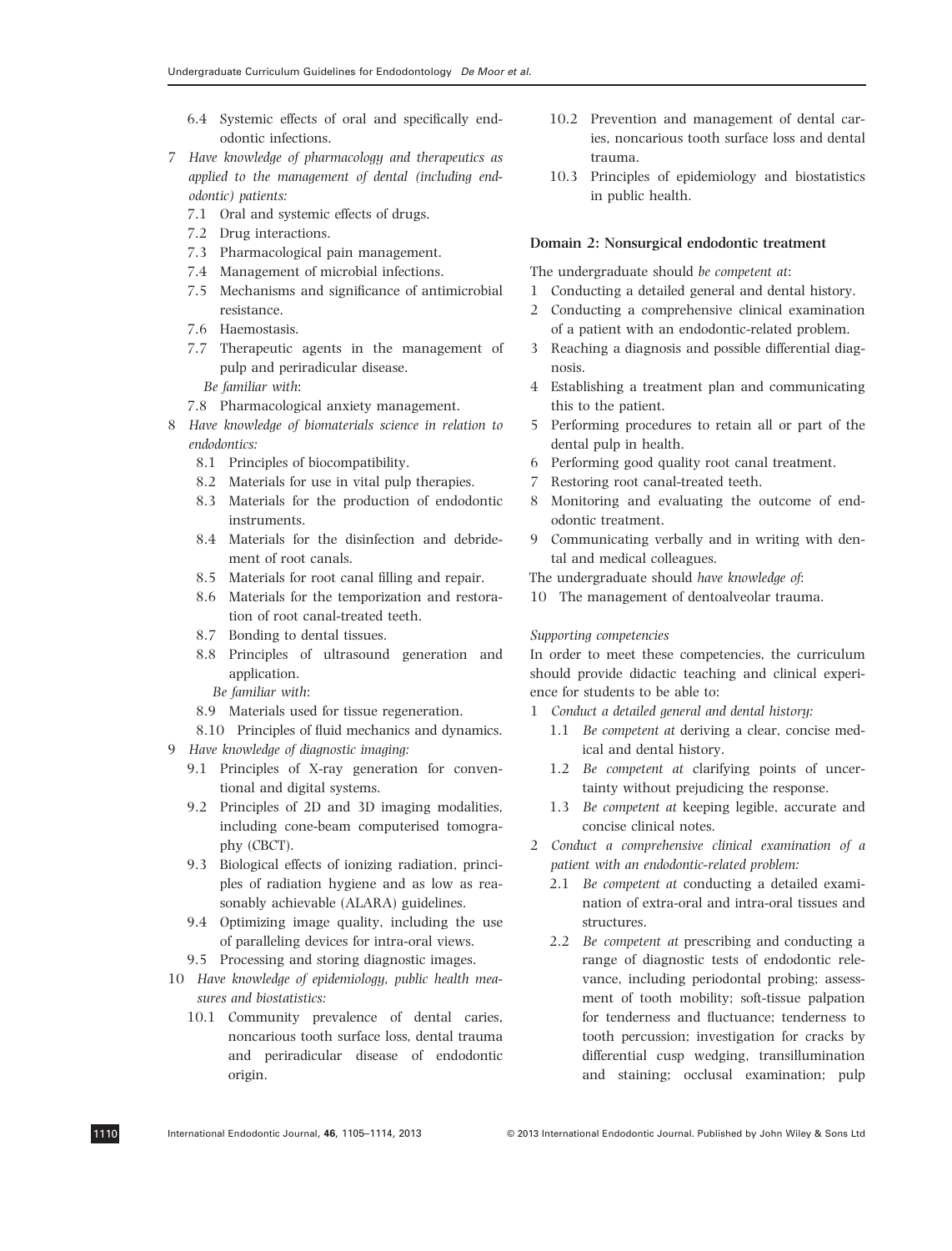sensibility testing; sinus tract exploration; selective anaesthesia; intra-oral radiography, including the use of paralleling devices and extra-oral radiography.

- 2.3 Be competent at identifying endodontic treatment complexity. Case assessment guidelines such as the Dutch Endodontic Treatment Index (Ree et al. 2003) and the American Association of Endodontists Endodontic Case Difficulty Assessment Form and Guidelines (2010) may provide a helpful framework for structured patient evaluation, and the identification of clinical challenges.
- 2.4 Have knowledge of orofacial pain conditions.
- 3 Reach a diagnosis and possible differential diagnosis:
	- 3.1 Be competent at interpreting the outcomes of clinical examination and diagnostic tests.
	- 3.2 Be competent at recognizing the symptoms and signs of common pulpal and periradicular conditions.
	- 3.3 Have knowledge of conditions that may mimic pulp and periradicular disease of endodontic origin.
- 4 Establish a treatment plan and communicate this to the patient:
	- 4.1 Be competent at prioritizing endodontic interventions.
	- 4.2 Be competent at communicating the principles and practice of preventing pulpal and periradicular disease.
	- 4.3 Be competent at communicating with patients to describe management options, and their potential benefits, risks and likely outcomes.
	- 4.4 Be competent at securing informed consent for treatment.
	- 4.5 Be competent at identifying personal limitations of experience and expertise in the management of endodontic care.
	- 4.6 Have knowledge of conditions and complexities that may warrant referral to a medical or dental specialist.
- 5 Perform procedures to retain all or part of the dental pulp in health:
	- 5.1 Be competent at performing topical, local infiltration and regional dental local anaesthesia.
	- 5.2 Be competent at tooth isolation, including the use of rubber dam.
	- 5.3 Be competent at managing dental caries for disease control and pulp survival.
	- 5.4 Be competent at preserving vital pulp functions by the implementation of vital pulp

therapies including indirect and direct pulp capping.

- 5.5 Have knowledge of the principles and practices of managing pulp and periradicular disease in primary and immature permanent teeth, including pulp capping, pulpotomy, continued root development (apexogenesis), root-end closure (apexification) and pulp revascularization/regenerative procedures.
- 6 Perform good quality root canal treatment:
	- 6.1 Be competent at managing the clinical environment for infection control, including the disinfection of cabinetry and equipment surfaces, the sterilization of instruments, zoning and the use of appropriate barrier techniques.
	- 6.2 Be competent at performing topical, local infiltration and regional local anaesthesia for the management of pulp and periradicular pain.
	- 6.3 Be competent at performing rubber dam isolation for endodontic purposes.
	- 6.4 Be competent at accessing the pulp chamber and identifying canal orifices in uncomplicated anterior and posterior teeth.
	- 6.5 Be competent at securing undistorted intraoral radiographs during root canal treatment.
	- 6.6 Be competent at negotiating uncomplicated root canals and securing a working length by radiographic and electronic means.
	- 6.7 Be competent at shaping root canals without procedural error in uncomplicated anterior and posterior teeth.
	- 6.8 Be competent at irrigating root canals for the elimination of microorganisms, organic and inorganic materials.
	- 6.9 Be competent at medicating root canals for the control of microbial infection.
	- 6.10 Be competent at filling the root canals of uncomplicated anterior and posterior teeth, densely and with length control.
	- 6.11 Be competent at securely temporizing teeth during and after root canal treatment.
	- 6.12 Be competent at providing appropriate postoperative instructions on mouth care and the management of postoperative pain and swelling.
	- 6.13 Have knowledge of the benefits and use of magnification and enhanced illumination in endodontic practice.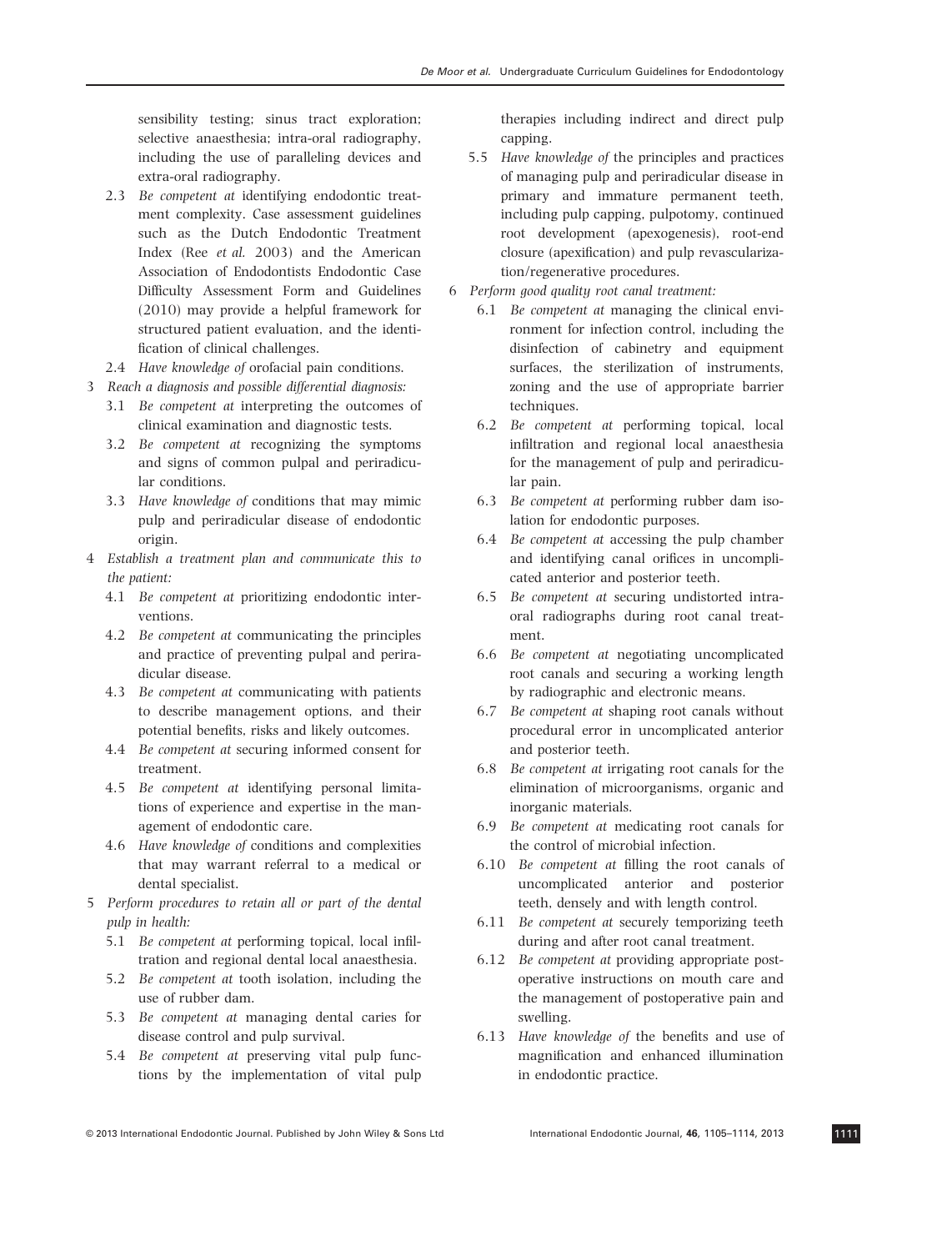- 6.14 Have knowledge of the removal of restorations such as crowns and posts for endodontic access.
- 6.15 Have knowledge of techniques to manage natural impediments to access, such as secondary and tertiary dentine, and pulp stones.
- 6.15 Have knowledge of different techniques for shaping root canals.
- 6.17 Have knowledge of common procedural errors during the instrumentation of root canals, including ledges, fractured instruments and root perforations; their prevention and management.
- 6.18 Have knowledge of different techniques for filling root canals.
- 6.19 Have knowledge of the management of endodontic emergencies, including reversible pulpitis, symptomatic irreversible pulpitis, symptomatic apical periodontitis, acute apical abscess (including mid-treatment 'flare-ups'), hypochlorite accidents and cracked/fractured teeth.
- 6.20 Have knowledge of materials and methods for the removal of root canal filling materials.
- 6.21 Be familiar with supplementary agents and methods for the management of intraoperative pulpal and periradicular pain, including intraligamentary, intra-osseous and intrapulpal routes of delivery and computer-controlled systems for local anaesthetic delivery.
- 6.22 Be familiar with methods of enhancing irrigant action, including the use of ultrasound.
- 6.23 Be familiar with techniques for the removal of foreign bodies such as fractured instruments and posts from root canals.
- 7 Restore root canal-treated teeth:
	- 7.1 Be competent at restoring root canal-treated teeth to function and aesthetics using intracoronal and extracoronal restorations, including provisional restorations, post-placement, permanent plastic restorations, core build-ups and extracoronal restorations (onlays, crowns).
	- 7.2 Have knowledge of bleaching procedures to restore the aesthetics of discoloured root canal-treated teeth.
	- 7.3 Have knowledge of adjunctive treatments for the restoration of root canal-treated teeth,

including surgical crown lengthening and orthodontic forced eruption.

- 8 Monitor and evaluate the outcome of endodontic treatment:
	- 8.1 Be competent at prescribing monitoring plans for endodontic patients.
	- 8.2 Be competent at identifying patient-reported symptoms that may indicate the presence of post-treatment endodontic disease.
	- 8.3 Be competent at conducting a dental history to elucidate symptoms and clinical signs of post-treatment endodontic disease.
	- 8.4 Be competent at prescribing, conducting and interpreting the results of investigations for post-treatment disease, including responses to pulp sensibility testing, tenderness to percussion or palpation, presence of a soft-tissue swelling, presence of a sinus tract or locally deep periodontal probing defect, increased tooth mobility, radiographic signs of static or expanding periapical lesions, radiographic signs of root fracture or resorption.
	- 8.5 Have knowledge of management options when post-treatment disease is identified, including continued monitoring, nonsurgical re-treatment, surgical treatment and extraction with or without prosthetic (including implant-supported) replacement.
- 9 Communicate verbally and in writing with dental and medical colleagues:
	- 9.1 Be competent at keeping clear, concise and contemporaneous clinical records.
	- 9.2 Be competent at presenting the details of a previously examined patient to a colleague for case discussion.
	- 9.3 Have knowledge of dental and medical specialists who may be able to provide advice during the assessment and treatment of endodontic patients.
	- 9.4 Have knowledge of the content and structure of a formal referral letter to a medical or dental colleague.
- 10 Describe the management of dentoalveolar trauma:
	- 10.1 Have knowledge of the prevention of dental trauma, especially during sporting pursuits.
	- 10.2 Have knowledge of the principles and practice of managing dentoalveolar trauma, including crown fractures, crown–root fractures, root fractures, luxation injuries, avulsions.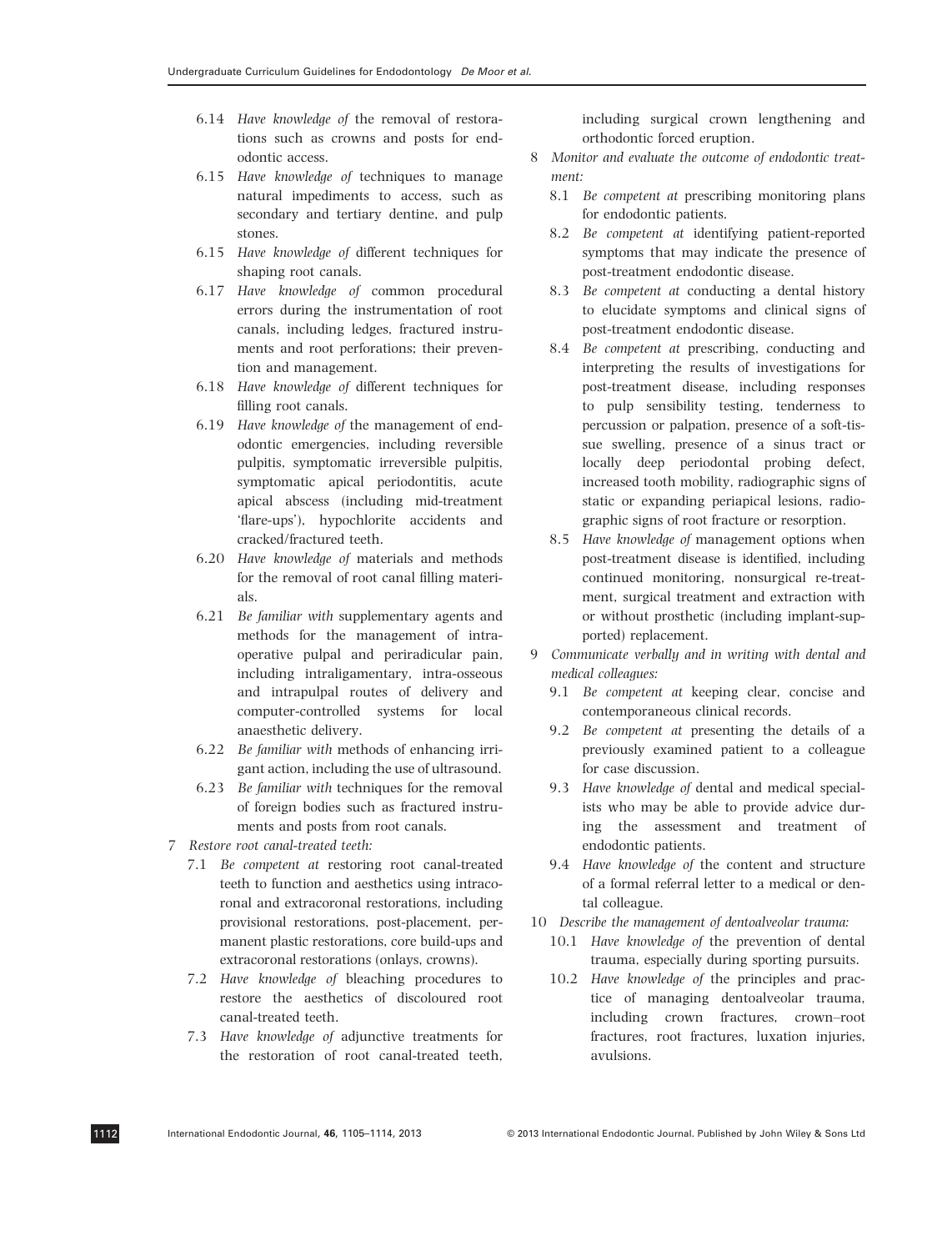10.3 Be familiar with the principles of emergency trauma management, splinting protocols and recommended follow-up regimes.

#### Domain 3: Surgical endodontic treatment

The undergraduate should be competent at:

- 1 Conducting a detailed general and dental history for a patient with post-treatment endodontic disease.
- 2 Conducting a comprehensive clinical examination of a patient with post-treatment endodontic disease.
- 3 Reaching a diagnosis and possible differential diagnosis, and presenting treatment options for the management of post-treatment endodontic disease. The undergraduate should have knowledge of:

- 4 Recognizing conditions that may best be managed by surgical endodontic treatment.
- 5 Assessing the benefits, risks and likely outcome of endodontic surgery.
- 6 Postoperative monitoring of surgical endodontic patients.

## Supporting competencies

In order to meet these competencies, the curriculum should provide didactic teaching and clinical experience for students to be able to:

- 1 Conduct a detailed general and dental history for a patient with post-treatment endodontic disease:
	- 1.1 Be competent at deriving a clear, concise medical and dental history.
	- 1.2 Be competent at clarifying points of uncertainty without prejudicing the response.
	- 1.3 Be competent at keeping legible, accurate and concise clinical notes.
- 2 Conduct a comprehensive clinical examination of a patient with post-treatment endodontic disease:
	- 2.1 Be competent at conducting a detailed examination of extra-oral and intra-oral tissues and structures.
	- 2.2 Be competent at prescribing and conducting a range of diagnostic tests of relevance to the diagnosis of post-treatment endodontic disease, including pulp sensibility testing; periodontal probing; assessment of tooth mobility; soft-tissue palpation for tenderness and fluctuance; tenderness to tooth percussion; investigation for cracks by differential cusp wedging, transillumination and staining; occlusal examination; sinus tract exploration;

selective anaesthesia; intra-oral radiography, including the use of paralleling devices and extra-oral radiography.

- 2.3 Be competent at identifying signs of post-treatment endodontic disease.
- 2.4 Have knowledge of orofacial pain conditions.
- 3 Reach a diagnosis and possible differential diagnosis, and present treatment options for the management of post-treatment endodontic disease:
	- 3.1 Be competent at interpreting the outcomes of clinical examination and diagnostic tests in the diagnosis of post-treatment endodontic disease.
	- 3.2 Be competent at presenting treatment options to patients.
	- 3.3 Have knowledge of conditions that may mimic pulp and periradicular disease of endodontic origin and the principles of their management.
	- 3.4 Have knowledge of management options for patients with post-treatment endodontic disease, including continued monitoring, nonsurgical retreatment, surgical endodontic treatment and extraction with or without prosthetic (including implant-supported) restoration.
	- 3.5 Be familiar with implant surgical procedures.
	- 3.6 Be familiar with outcome data for a range of conditions including nonsurgical endodontic retreatment, apicectomy and root canal filling, conventional and resin-bonded bridgework, implant-supported prostheses.
- 4 Recognize conditions that may best be managed by surgical endodontic treatment:
	- 4.1 Have knowledge of the indications for surgical endodontic procedures.
	- 4.2 Have knowledge of the principles of microsurgical endodontics, including perisurgical care, infection control, magnification and illumination, pain and anxiety control, flap design and elevation, osteotomy, periradicular curettage, haemostasis, root-end resection (apicectomy), minimally invasive root-end preparation and filling, the properties of alternative root-end filling and perforation repair materials, suturing, postoperative wound care.
	- 4.3 Have knowledge of the general care of surgical patients.
	- 4.4 Have knowledge of systemic conditions that may complicate oral surgical procedures.